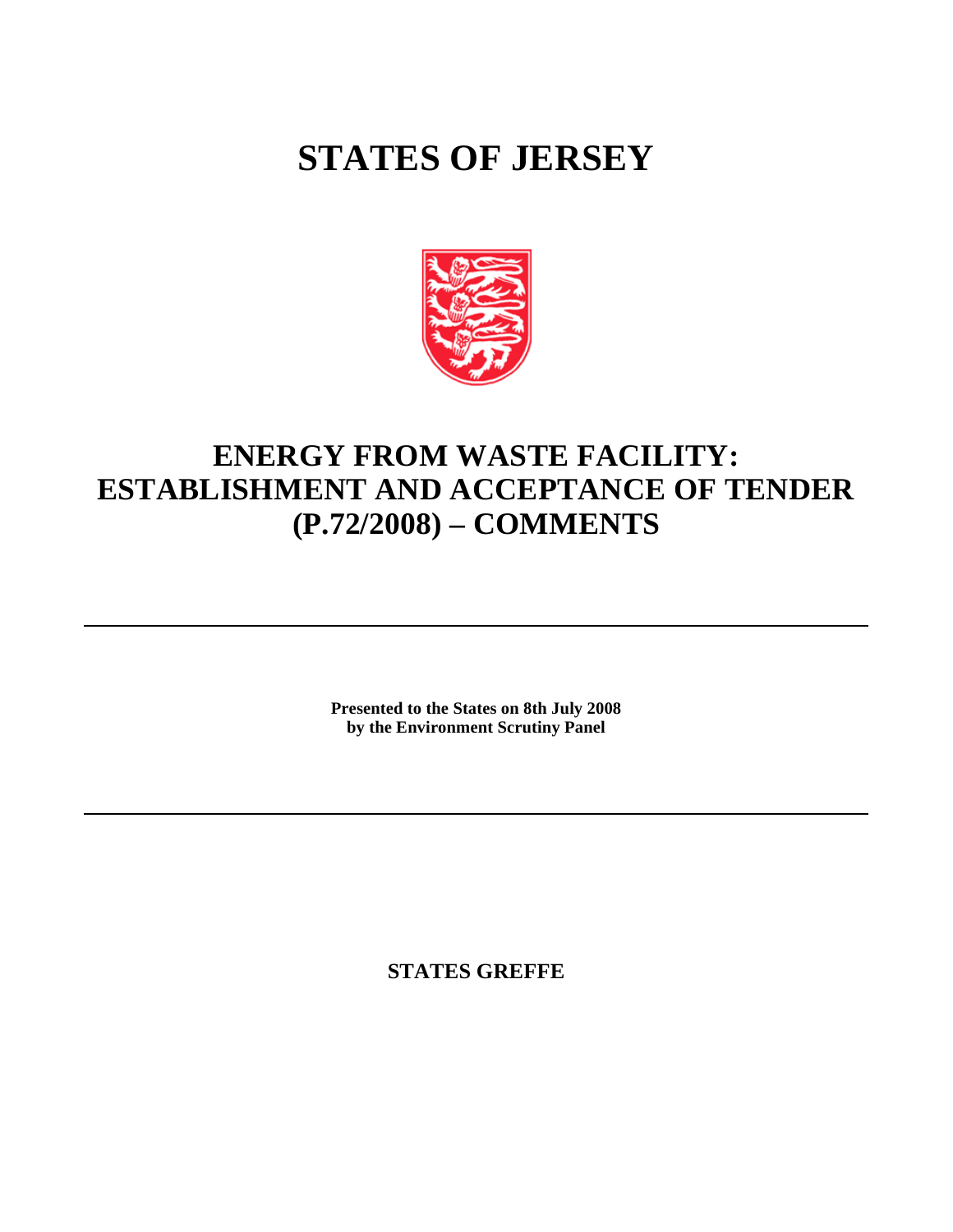# **COMMENTS**

# **Introduction**

"*Moving to the "next cheapest" solution for managing waste is not acceptable. This merely puts off the important decisions and does little to reduce greenhouse gas emissions. It is imperative that material resources are recovered for use in other products where possible.*

*Where this is not possible for either technical or economic reasons, the energy should be recovered. Only smaller scale facilities for energy recovery should be supported. All facilities will be subjected to a carbon assessment that considers the inputs and outputs (i.e. collection logistics as well as process outputs).*

*Incineration should always be subject to the following tests:*

- *It must not crowd out waste prevention or recycling, so capacity must be made available only for nonrecyclable materials;*
- *There must be efficient energy recovery of at least 65% and preferably 70% using the EU's proposed efficiency threshold calculations."*

So wrote Rt. Hon. John Gummer, MP in the "Blueprint for a Green Economy" produced by the Quality of Life Policy Group for the UK Conservative Party in September 2007.

# **Recycling targets**

A number of UK authorities have already endorsed the first bullet point, and the Labour government has set recycling targets of 40% by 2010 and 50% by 2020. The Minister for Transport and Technical Services (TTS) maintains that his recycling target of 36% by 2018 is ambitious, whilst Surrey County Council is proposing 60% by 2025. Even our sister Island of Guernsey is pledged to achieve 50% by 2010 which shows that there is no specific bar to recycling in an Island community.

The size of the proposed incinerator will do nothing to encourage waste minimisation. Like some giant hungry cuckoo maw, it will demand feeding at up to 15 tonnes per hour and crowd out recycling initiatives.

# **Efficiency**

Last month, the EU formally accepted the proposed efficiency calculations quoted by John Gummer, and plants commissioned after 1st January 2009 will need to meet a 65% energy efficiency rating to be classified as "recovery".

The 2005 waste strategy explained that "*once the preferred options of minimisation, recycling, and composting have been exhausted, any remaining value should be recovered from the residual waste as energy for heating purposes or to generate electricity. This is considered to be better in the Waste Hierarchy than disposal…*"

The incinerator proposed by TTS will have an energy efficiency of approximately 24%. Under the new rules, it will be classed as a disposal route, the least favourable option within the Waste Hierarchy. The proposed incinerator will not be considered as an Energy from Waste plant, it will be a "**Waste of Energy**" plant.

Agreeing to the incinerator will show the world that, in spite of our affluence, our idea of "Keeping Jersey Special" is to put ourselves at the bottom of the environmental league table, rather than near the top, in waste management terms.

Incineration can be made more energy efficient by using the heat generated in a district heating system. TTS have not included such a system in their proposal and the necessary infrastructure would add substantially to the cost. There would also be a consequential reduction in the electricity generation and the revenue potential would need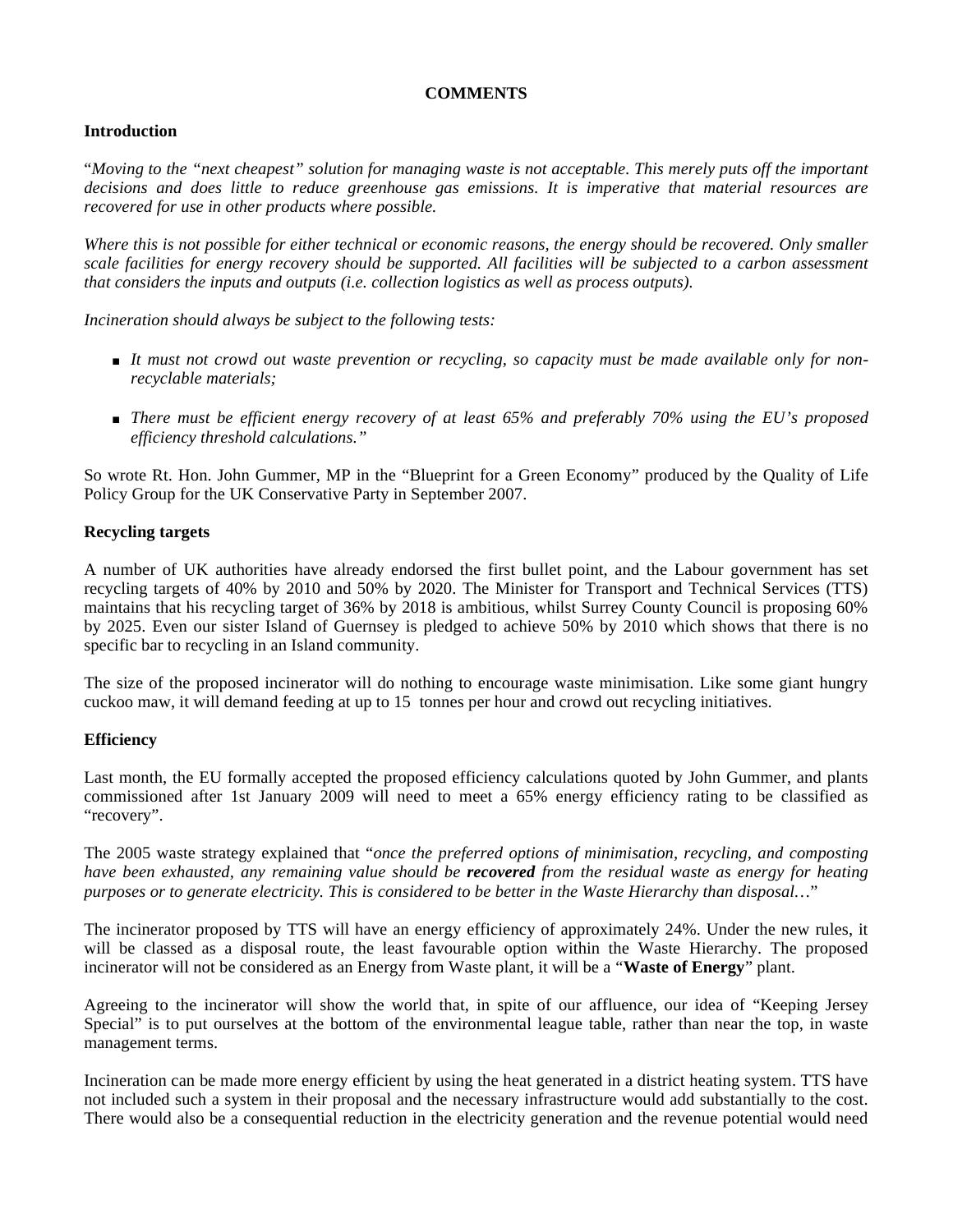to be reassessed.

The recycling of materials also saves energy. Much less energy is used in the creation of paper, metal, glass and plastic products that have been recycled, compared to making these products from raw materials.

# **Capacity**

The capacity of the plant is being quoted at 105,000 tonnes per annum although the plant consists of two 7.5 tonne per hour streams which have the potential to process up to 131,400 tonnes per year. Most modern plants would require as little as 3 weeks per year maintenance in the first half of their working life. TTS have allowed 10.5 weeks per stream per year downtime for planned and unplanned maintenance. 2024 will be the first year when there is enough rubbish (based on TTS predictions) to run both streams efficiently. Until then there will always be spare capacity in one stream to provide for maintenance of the other one. The system is oversized.

#### **Carbon emissions**

By choosing to burn the majority of our waste, we will continue to contribute to the production of carbon dioxide. Burning 105,000 tonnes, as proposed by TTS, will produce about 100,000 tonnes of carbon dioxide. Putting this in context, all the vehicles in Jersey produced 120,000 tonnes of carbon dioxide in 2005. There is a strategic aim to reduce carbon emissions into the future for Jersey to play its part in global Climate Change commitments. Increasing emissions through incineration will require reductions to be made elsewhere.

It is true that much of the rubbish is considered to be a renewable resource, as it comes from trees and plants (paper and food) that have grown in the recent past. Even when this is taken into account, producing electricity through an incinerator still creates more carbon dioxide than a gas-fired power station. As electricity which is currently purchased from France is based on nuclear power, replacing French electricity with locally produced electricity will increase our carbon dioxide emissions.

### **Recycling costs**

In the briefing pack to States members, TTS wrote that "*the average cost for kerbside collection was found to be over £200 per tonne, but co-mingled systems using Materials Recycling Facilities averaged over £570 per tonne and some of the collections were much higher – up to £1000 per tonne in one case". The implication of these* figures is that co-mingled collections to be recycled in an MRF would be prohibitively expensive. What TTS failed to mention in presenting these figures out of context is that the figures came with a serious health warning.

"*It should be noted here that the data used in this study provides a picture of the performance of local authorities from April 2005 to March 2006. In addition, this is the first occasion that local authorities in Wales have been requested to provide their income and expenditure figures for kerbside collection services to the Welsh Assembly Government. As a result, some authorities encountered difficulties in separating out certain costs, for example the labour cost of garden waste and recycling collections and disposal of residual waste from materials sorting facilities. In some cases these inaccuracies have had a skewing effect on the data and RPS has therefore presented the mean and median and range of each set of costs.*"

The actual range of costs for kerbside collections ranged from £36 a tonne to £1,039 per tonne. This enormous range suggests that the data collection is extremely suspect and no sensible conclusions can be drawn.

A much more reliable report was recently produced by WRAP in 2008. This report set out the comparative costs of the number of kerbside collection methods with the sale proceeds of recyclable materials being used to offset the collection charges. For example, the gross collection costs for source separated materials are in the range £79 – £154, but when the sale of the recyclables is deducted the net cost ranges from £25 – £97 per tonne. The lower rate is for urban areas and the higher rate for rural areas. For Jersey the total cost of recycling should include shipping costs for exported items. At £27 per tonne this gives a total cost of £52 – £124.

This needs to be compared with the cost of black bag collection,  $\pounds 27 - \pounds 82$  (Parish figures) and an incineration cost of £85 (TTS) giving a total cost of disposal of £112 – £167 per tonne. The £85 is perhaps underestimated,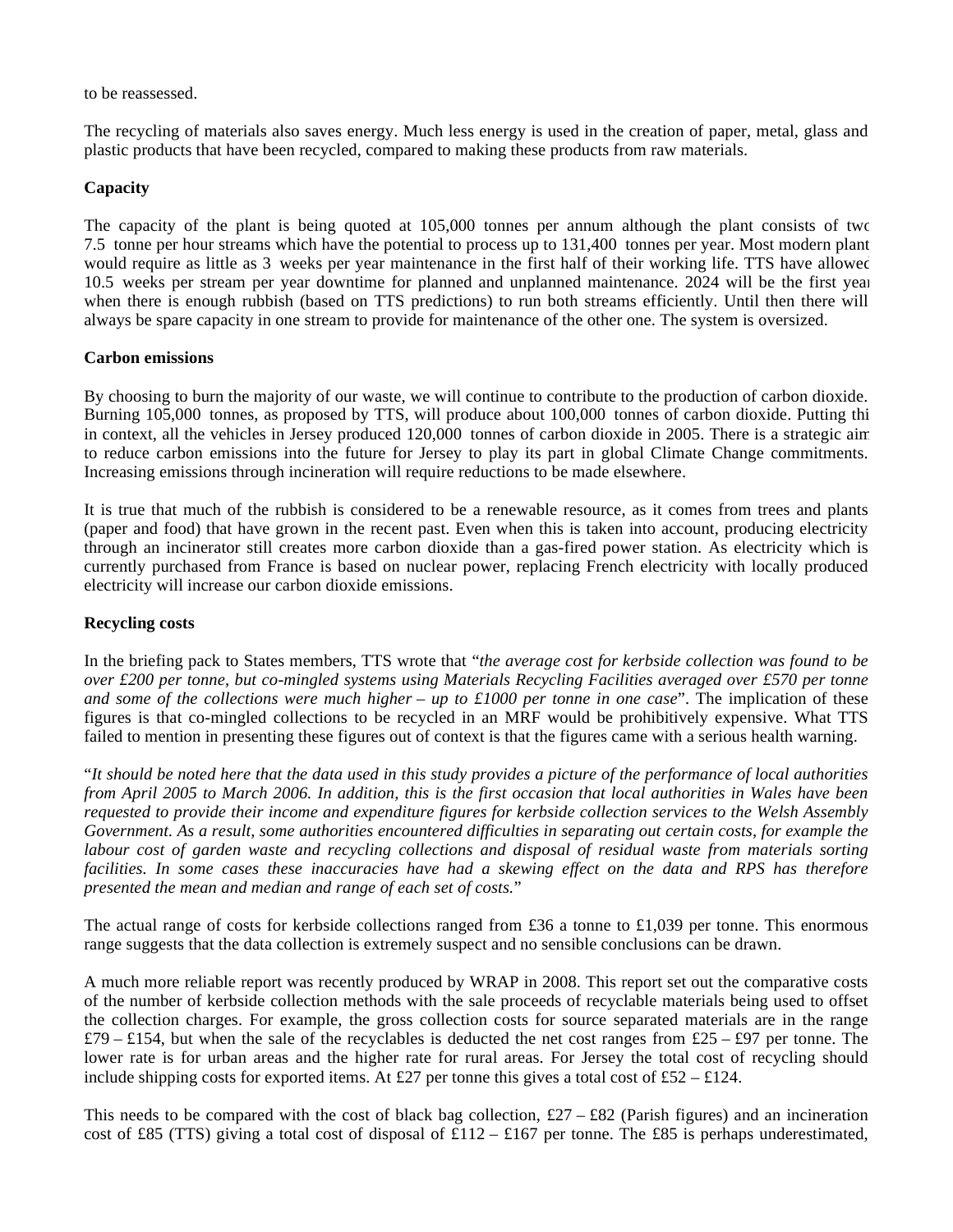since the TTS cost schedule shows an annual cost of  $£10.277$  million for 105,000 tonnes, i.e. approximately £98/tonne. This would suggest a higher cost of disposal of £125 – £180 per tonne. These figures show that recycling is an economic alternative to incineration.

#### **Material recycling facilities**

The TTS Department briefing note sets out several perceived disadvantages with a large materials recycling facility. The Environment Scrutiny Panel has not put forward a particular style of collection, but has stated that a source segregated collection of dry recycling and kitchen waste would be of great benefit in increasing recycling rates. The particular method chosen will need to be optimised to Jersey conditions to encourage the maximum participation of householders. This is in line with the approved Waste Strategy.

The TTS briefing note states: "*It is likely that some form of mechanical sorting facility will be required for Jersey as recycling rates increase*." Indeed this is in line with the States decision made in 2005 to request TTS, "*to provide a recycling centre for the reception and recycling of paper, aluminium, glass, plastic and other materials before the end of 2006*". The Waste Strategy explains that this facility will include an "*integrated bulking and baling facility to manage source-segregated materials to be exported for recycling*". Although promised for December 2006, it now appears that such a permanent facility will not be able to be built until 2011, and it is not now known where such a facility will be situated as La Collette is out of bounds to large numbers of the public on Buncefield hazardous zoning grounds. It is certain that the provision of such a facility would enable the Island's recycling rate to significantly increase but maybe that is the reason for the TTS lukewarm approach.

# **Composting and anaerobic digestion**

The Composting Association has been liaising with key stakeholders regarding the sustainable use of compost in agriculture in conjunction with WRAP and it met with the British Retail Consortium in 2007. The BRC produced a statement on the safe use of compost on agricultural land including the passage on the use of Kitchen and Catering wastes quoted by TTS in their briefing pack.

The BRC was severely criticised by the Composting Association for publishing inaccurate statements that had the potential to mislead. In particular the BRC assumption that BSE prions could be present in composting feedstocks failed to acknowledge the Animal By Product Regulations which had been developed by veterinary experts in Europe and that BSE infected material is not allowed to be incorporated in a composting process.

TTS in including this out of context quote paint an erroneous picture of kitchen waste composting. The Environment Scrutiny Panel has never suggested that abattoir waste should be composted.

A new protocol on source segregated biowaste which includes kitchen waste is being developed by the UK government to process this material to ABPR standards in anaerobic digestion plants. This will allow the food waste to be used to generate biogas and other fuels as well as a digestate to be used as a fertiliser and soil improver in agriculture, soil grown horticulture, forestry and land restoration.

TTS acknowledge the BSI PAS 110 standard and agree that anaerobic digestion is an acceptable way of dealing with food waste as evidenced in the widespread plants and practices in Europe. However, they still harbour reservations over the desirability of operating such equipment in Jersey due to their unfounded assumption that there is insufficient land available on which to spread the digestate. This is surprising since their own report states as part of its conclusion that: "*from the above it can be seen that there is potentially sufficient land to apply all of the ABPR compliant composted kitchen waste arising on the island, but crucially, it can also be seen that there is no guaranteed land available for the disposal of any bio-solid wastes in Jersey*".

The new protocol specifically generates a useful product rather than a waste to be disposed of, and major supermarkets are supporting the UK government in encouraging the use of AD and compost products on agricultural land.

TTS have included a small AD plant as one of the "alternatives" but have only included half of the available food waste and without enhanced recycling. The Environment Scrutiny Panel considers that a full-sized AD combined